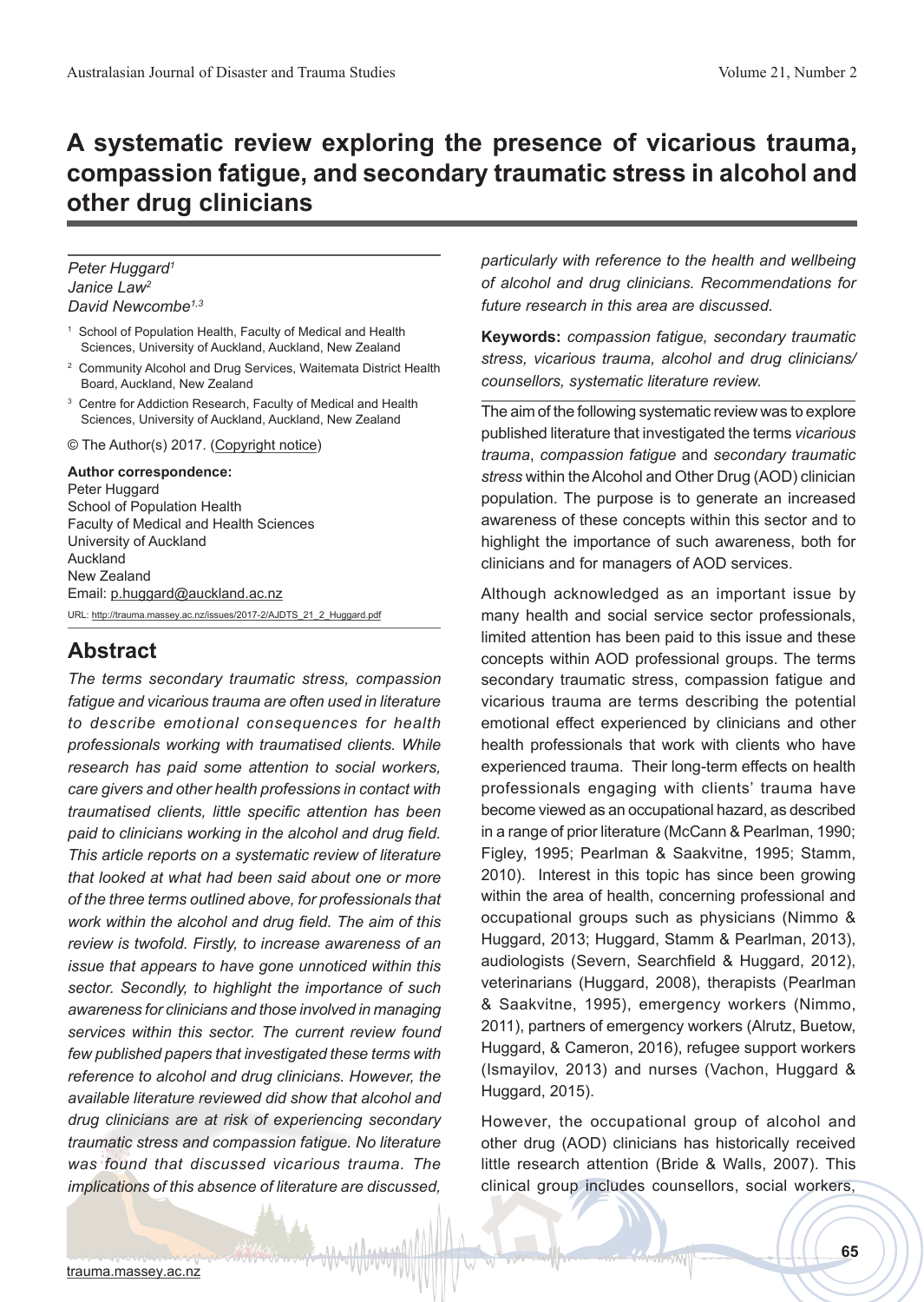psychologists and other therapists. In the literature examined, no studies have differentiated between specific staff roles, for example between counsellors and psychologists, concerning their different therapeutic approaches and vicarious traumatization, secondary traumatic stress or compassion fatigue. Therefore, for the purpose of this article, AOD clinicians will be considered as one professional group.

Previous research indicates that it is common for AOD counsellors to treat clients with trauma histories (Bride & Kintzle, 2011; Bride, Hatcher & Humble, 2009). Relevant effects on the personal health of AOD professionals and on the effectiveness of their work have been observed. Some of the effects of secondary traumatic stress, compassion fatigue, and vicarious trauma on clinicians that have been described include: experiences of increased anxiety, depression, hopelessness, and hypervigilance (Perkins & Sprang, 2013; Sprang, Clark & Whitt-Woosley, 2007); and symptoms of intrusion, avoidance and arousal (Bride et al., 2009). It is therefore possible that the clinician may tend to avoid the traumatic material being shared by the client, or may tend to stay overly task oriented. They may also minimalize what the client reports, or dissociate from the client at crucial times when clients are sharing their experiences, all as part of a lack of capacity for emotional empathy, which diminishes service quality (Pearlman & Saakvitne, 1995). Furthermore, the clinician may be at a higher risk of making poor professional judgements such as misdiagnoses and poor treatment planning and may withdraw from pleasant activities that they once enjoyed outside of work (Rudolph, Stamm & Stamm, 1997). All or some of these effects can impair the ability of a clinician to work effectively with clients who are seeking their support (Figley, 1999).

Vicarious trauma, compassion fatigue or secondary traumatic stress within the AOD clinician population is important at any given time. However, these dynamics may have greater significance following a major event, such as a disaster, particularly when individuals' psychological functioning may be impaired. The relationship between alcohol abuse and such events has been previously reported by Keyes, Hatzenbuehler and Hasin (2011), North, Kawasaki, Spitznagel and Hong (2004), and by Stewart, Mitchell, Wright and Loba (2004). Individuals with an existing alcohol abuse disorder are more likely to report drinking as a coping mechanism following a traumatic event (Keyes et al., 2011). There is also an extensive literature connecting posttraumatic stress disorder (PTSD) -like symptoms and disasters, as reviewed by Neria, Nandi and Galea (2008). Although no such research was identified during the current review, PTSD-like symptomatology may be experienced by both AOD clinicians and their clients, as a result of disaster events. With respect to AOD clients experiencing a major traumatic event such as a disaster, having a pre-existing condition such as a substance abuse disorder could result in an increase in excessive alcohol or other substance consumption. With respect to AOD clinicians, any impaired psychological functioning following such major traumatic events may be greater given that they may also be experiencing a degree of emotional trauma in relation to their client caseload. These possibilities reinforce the need for clinicians to routinely engage in supportive processes that aim at mitigating the impact of vicarious traumatization, compassion fatigue, or secondary traumatic stress.

# **Concept Definitions**

The concepts of secondary traumatic stress, compassion fatigue, and vicarious traumatization have been explored in earlier articles. While some research suggests that there may be some slight differences between these terms, they all describe a process relating to the impact of being exposed to, or knowing of, the suffering of others (Huggard, Stamm & Pearlman, 2013; Thomas & Wilson, 2004).

#### **Secondary Traumatic Stress**

Secondary traumatic stress (STS) has been described as a natural consequence of caring for another individual who has had a traumatic experience (Figley, 1995; Bride et. al., 2009). A STS response by an individual refers to PTSD-like symptoms that occur following indirect contact with traumatic events experienced by a significant other (Bride, Robinson, Yegidis & Figley, 2004; Figley, 1995, 2002). Symptoms can include intrusive cognitions where imagery related to clients' trauma is experienced, along with distressing emotions, avoidance responses, psychological arousal and functional impairment (Figley, 1995; McCann & Pearlman, 1990). The Secondary Traumatic Stress Scale (STSS) developed by Bride et. al. (2009) is a 17-item self-report instrument to assess the frequency of negative effects of those that come into contact with traumatised clients. The scale attempts to measure incidents of PSTD symptomatology, intrusion, avoidance and arousal.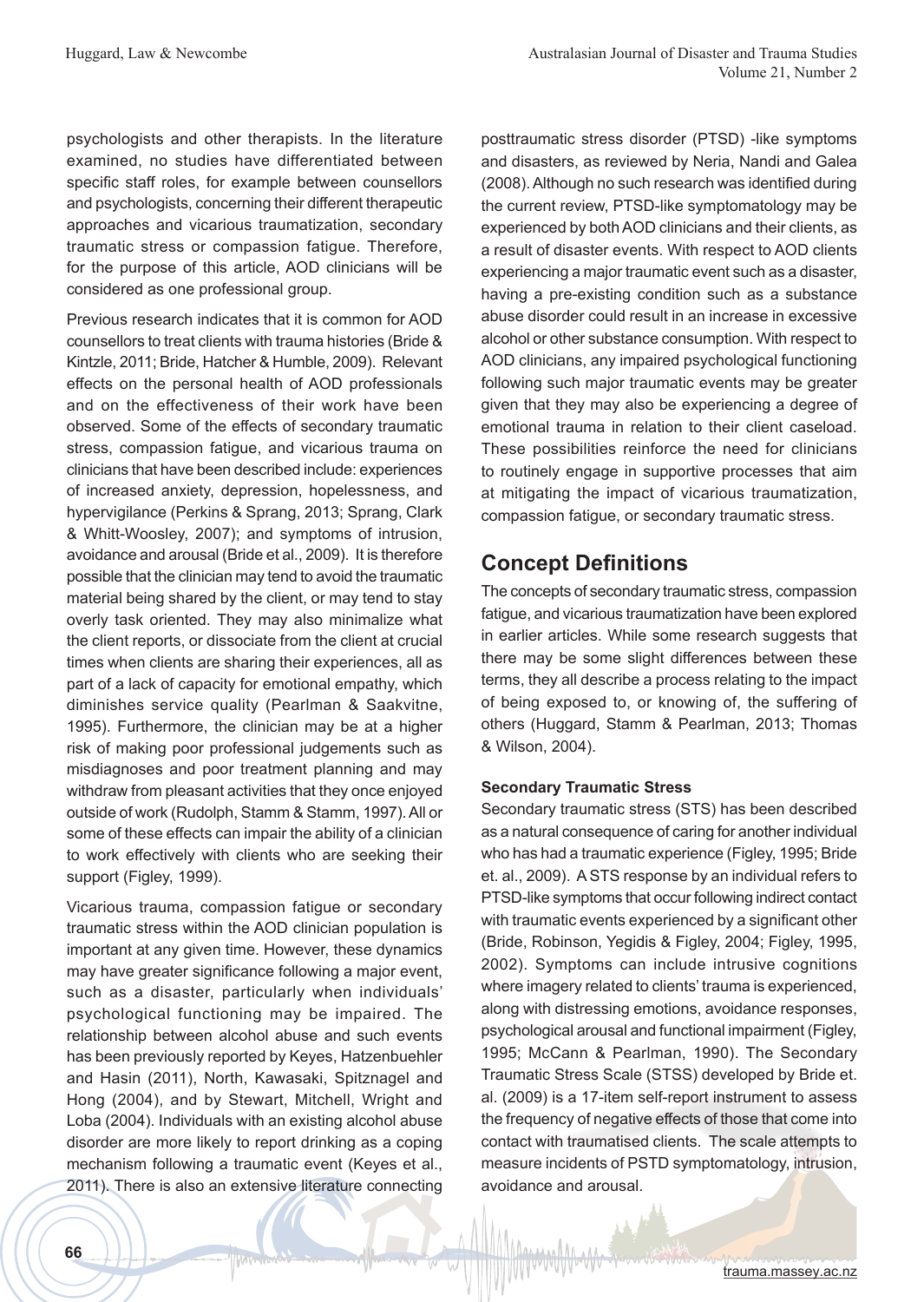#### **Compassion Fatigue**

Compassion fatigue has been described as the negative effects experienced by the health professional having come into contact with, or knowing about the distress and suffering of others (Figley, 1995, 2002; Huggard, Stamm & Pearlman, 2013). Research reported by Figley (1995) has shown that compassion fatigue is a consequence of working with traumatised clients and is determined by the level of exposure the clinician has to the trauma and their capacity to empathise. Instruments designed to measure include the Compassion Fatigue Self-test (CFST) (Figley, 1995), and, more recently, the Professional Quality of Life Scale (ProQOL) (Stamm, 2010).

#### **Vicarious Trauma**

Vicarious trauma was initially described by Pearlman and Saakvitne (1995) as a cumulatively undesirable transformation in the therapist who engages empathically with a traumatised survivor's life story. They suggest vicarious trauma refers to a transformation of the clinician's inner experience that results from empathic engagement with clients' trauma material which can make the clinician vulnerable to the emotional and spiritual effects of vicarious traumatisation. These changes can take place in the therapist's professional and/or personal life and include symptoms that reveal themselves within physical, behavioural, psychological and spiritual dimensions. This affects the way clinicians view themselves, their world view, beliefs and values, and therefore over time can change their cognitive schema in a negative way (Pearlman & Saakvitne, 1995). More recent research has explored vicarious traumatisation and identified it as a change process (Pearlman & Caringi, 2009) and has conceptualised certain positive changes resulting from trauma work such as vicarious posttraumatic growth (Arnold, Calhoun, Tedeschi & Cann, 2005) or as vicarious resilience (Hermandez, Gansei & Engstrom, 2007). One instrument designed to measure vicarious trauma is the Traumatic Stress Institute Belief Scale – Revision L (TSI-BSL) which measures and assesses cognitive disruptions in psychological areas of safety, trust, control, intimacy, and power (Jenkins & Baird, 2002).

Although some conceptual differences have been proposed between the concepts of secondary traumatic stress, compassion fatigue, and vicarious traumatization (Thomas & Wilson, 2004), they all describe the impact upon a clinician of working with traumatised clients. Therefore, the aim of the current review was to search

literature for articles that featured one or more of secondary traumatic stress, compassion fatigue and vicarious trauma, to determine what has been discussed concerning these dynamics among AOD professionals.

### **Method**

A systematic review of electronic data was conducted using keyword and search criteria to obtain literature for appraisal. Several methods and guidelines exist for reporting of systematic reviews in healthcare research (Nimmo, 2011). This review used the Preferred Reporting Items for Systematic Reviews and Metaanalyses (PRISMA) (Moher et al., 2009) protocol as a guide. Meta-analysis was not conducted due to the limited range of research articles extracted in the search, the heterogenicity of data, and differences in study design, outcomes, metrics, and participant populations (Ioannidis, Patsoupolos & Rothstein, 2008).

#### **Search Strategy**

The electronic data bases searched were Scopus, Cinahl, PsycINFO, Medline, DRUG, Social Work Abstracts, PILOTS and EBASE. Three categories of search terms were used. The first category identified the trauma related concepts under investigation: secondary traumatic stress, compassion fatigue, and vicarious trauma. The second category identified the profession of interest to this review: Counselors, Counsellors, Therapists, Clinicians, Social Workers, Psychologists, and Psychotherapists. Lastly, the third category of interest for the review was to specify what professional field these professionals work in: substance abuse, alcohol abuse, drug abuse, alcohol and other drugs. Search terms for each category were separated by "OR", before categories were combined with "AND". Specific inclusion and exclusion criteria were established for this review, using guidance from Montori, Swiontkowski and Cook (2003). Date restrictions were not included in the inclusion /exclusion criteria in order to identify all available literature.

Literature extracted from each database was then reviewed and screened for relevance according to these criteria. Abstracts were included according to the following: (i) the literature had to mention at least one of the trauma terms under review, (ii) had to mention a profession noted in the above search string, and (iii) had to include members of these professions working in the substance abuse field. Exclusion criteria were: (i) articles not written in English, and (ii) documents other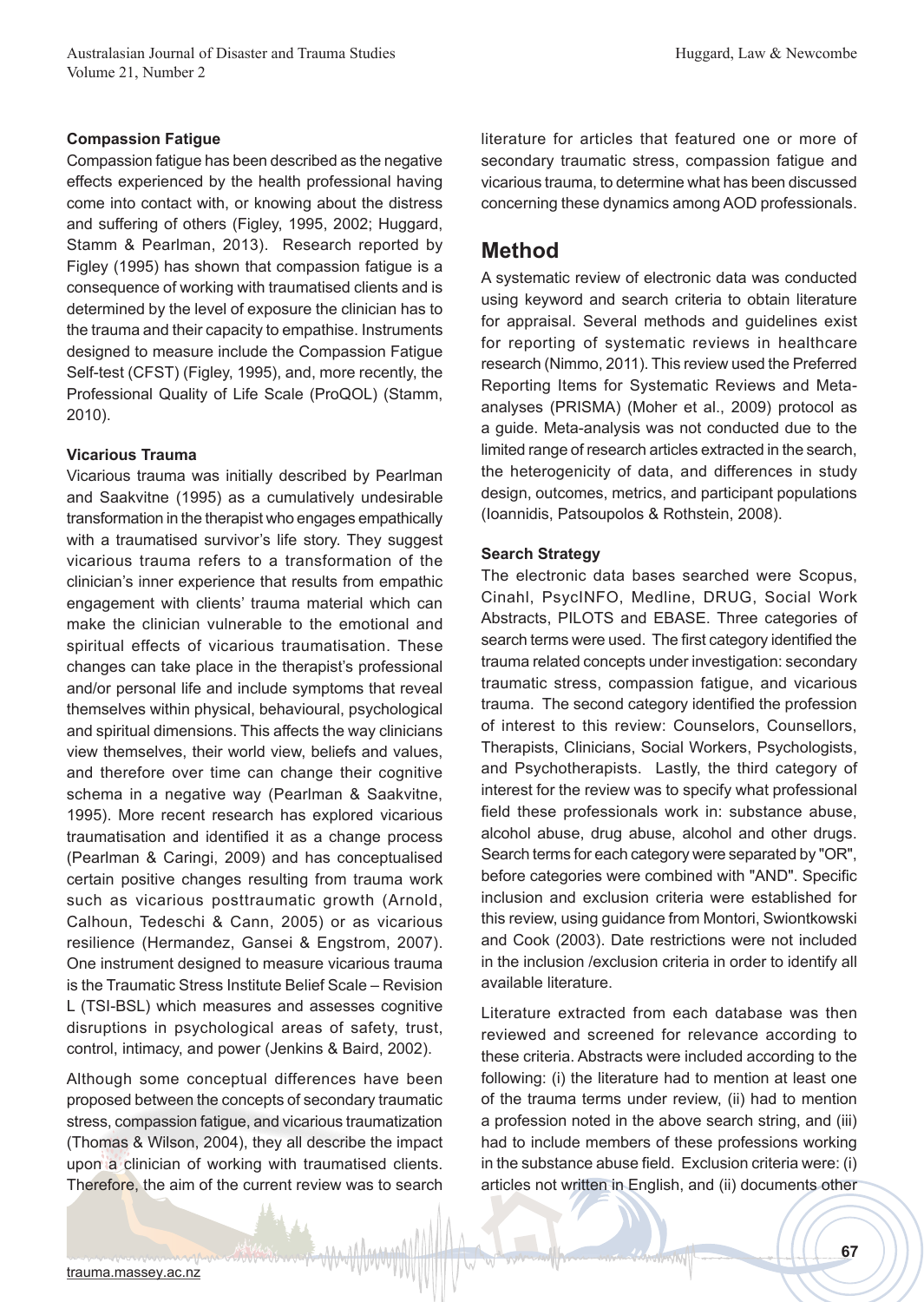than journal articles, reports, theses or dissertations. Complete articles were extracted and reviewed for abstracts that met these criteria.

The articles reviewed were then assessed with reference to the criteria in Table 1 which lists the quality standards utilised for this systematic review as previously described by Nimmo (2011) and Nimmo and Huggard (2013). Quality scores were calculated as follows: If a criterion was judged as having been met ("Yes") this counted as one point; except for criterion three which was broken up into five sub-questions, with each subquestion covering 0.2 points. The points obtained for each study were then summed with a maximum possible score of six points. Total points were then divided by the total number of criteria used within the table to assess and give a maximum result of 1.0.

Table 1

*Criteria Used to Appraise the Quality of Reviewed Literature*

| <b>Quality criterion</b>                                        | Y/N | Score |
|-----------------------------------------------------------------|-----|-------|
| 1. The research question/aims/objective is clearly<br>explained |     | 1     |
| 2. An appropriate study design has been used                    |     | 1     |
| 3. The study adequately describes the following:                |     |       |
| (i) Sample/Participants                                         |     | 0.2   |
| (ii) Sample strategy                                            |     | 02    |
| (iii) Methods                                                   |     | 0.2   |
| (iv) Data collection methods                                    |     | 0.2   |
| (v) Context of collection                                       |     | 0.2   |
| 4. Construct description and definition                         |     | 1     |
| 5. Researcher reflexivity                                       |     | 1     |
| 6. Ethical concerns mentioned                                   |     | 1     |
|                                                                 |     |       |

# **Results**

#### **Study Selection**

An initial total of sixteen references were extracted from electronic databases and one article was extracted from a non-electronic database. Following the removal of four duplicates, thirteen articles were screened. Six articles did not meet inclusion criteria, leaving seven articles for full review, as shown in Figure 1. These seven references met all inclusion criteria and were included in the systematic review. The review summaries for these articles are shown in Table 2.

#### **Results of Quality Appraisal**

Results of the assessment of each article against the criteria shown in Table 1 is reported in Table 3. For



*Figure 1.* Flow diagram of the modified PRISMA protocol used to select articles included in the systematic review

example, the article by Bride (2007) was judged as meeting all designated quality criteria.

# **Discussion**

The reviewed literature suggested that substance abuse counsellors and other professionals who work with traumatised clients are at risk of experiencing secondary traumatic stress and compassion fatigue. However, no specific AOD literature was found that discussed vicarious trauma. The reason for such an absence of literature is unknown, but may be due to a limited awareness of these concepts within the substance abuse sector.

Bride (2007) reported that 587 (97.8%) of clinicians surveyed (*N* = 600) had experienced trauma, and that 533 (88.9%) indicated their work with clients addressed issues related to client trauma. Bride, Hatcher and Humble (2009) reported that 218 (97%) of the counsellors within their study (*N* = 225) said they had traumatised clients in their caseload, and indicated that 25 percent of their clients had experienced substantial trauma in their lives. Furthermore, three of the articles reviewed (*N* = 600, *N* = 225, *N* = 216) reported that 55- 56 percent of clinicians met the criteria for a least one of the core symptoms clusters of PTSD and between 15-19 percent met the core criteria for diagnosis of this condition (Bride, 2007; Bride et al., 2009; Bride & Kintzle, 2011). Two articles (*N* = 225, *N* = 412) mentioned that almost 20 percent of clinicians surveyed met criteria for secondary traumatic stress (Bride et. al, 2009; Ewer, Teesson, Sannibale, Roche & Mills, 2015). One focused on compassion fatigue, saying that out of 20 participants, 9 had high levels of compassion fatigue (Perkins & Sprang, 2013). The extent of PTSD symptomatology and the levels of compassion fatigue reported in these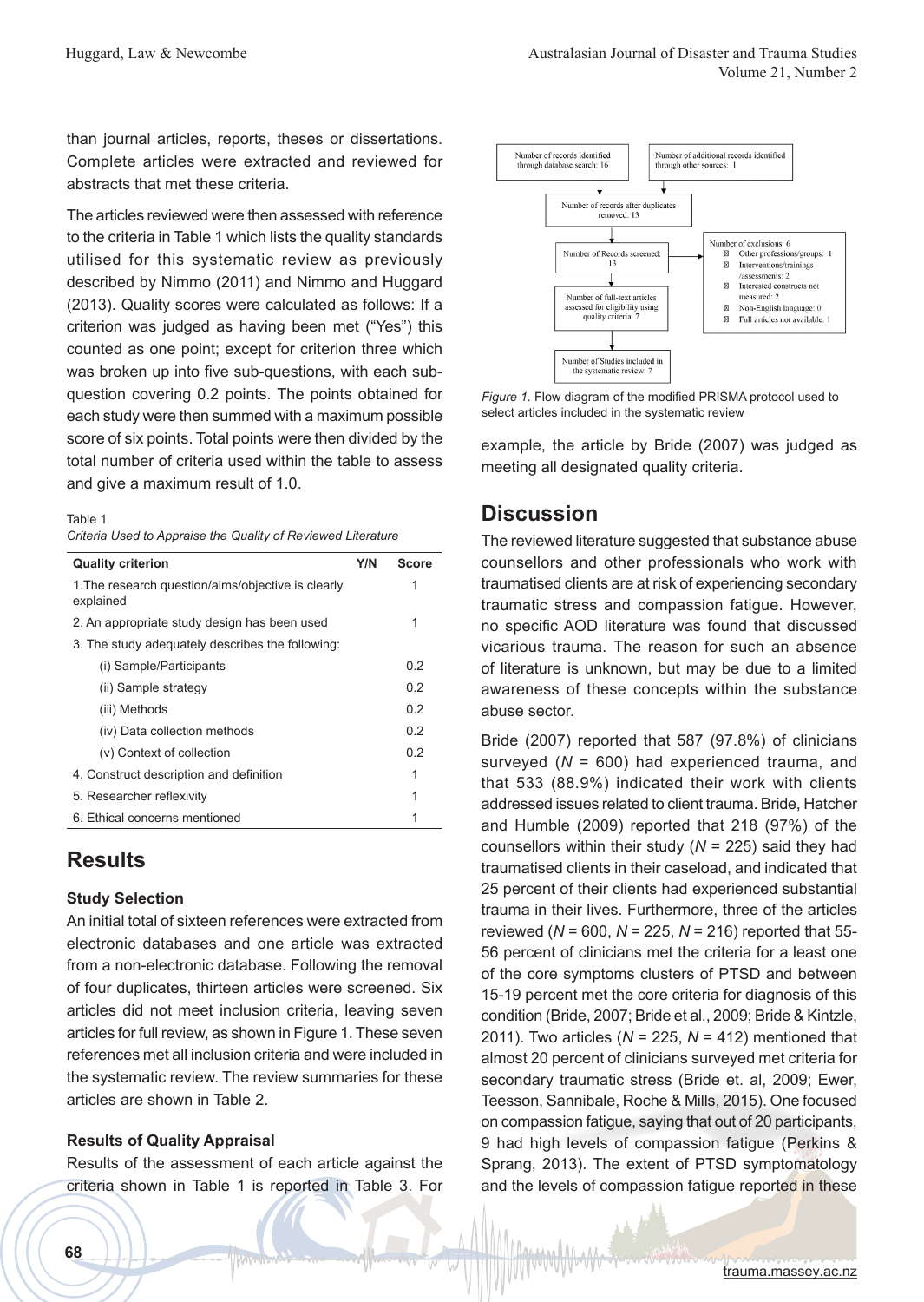| Table 2.                          |  |
|-----------------------------------|--|
| <b>Summary of Selected Papers</b> |  |

| Reference                    | <b>Research Aims and Measures Used</b>                                                                                                                                                                                                                                                                                                                                                                                                                                                                                                               | <b>Findings</b>                                                                                                                                                                                                                                                                                                                                                                                                                                                        |
|------------------------------|------------------------------------------------------------------------------------------------------------------------------------------------------------------------------------------------------------------------------------------------------------------------------------------------------------------------------------------------------------------------------------------------------------------------------------------------------------------------------------------------------------------------------------------------------|------------------------------------------------------------------------------------------------------------------------------------------------------------------------------------------------------------------------------------------------------------------------------------------------------------------------------------------------------------------------------------------------------------------------------------------------------------------------|
| Bride (2007)                 | To investigate the prevalence of secondary traumatic stress<br>in a sample ( $N = 600$ ) of social workers working in a variety of<br>professional roles, of which (56.6%) identified as mental health or<br>substance abuse as their primary field of practice.<br>Examined the frequency participants met diagnostic criteria for<br>post-traumatic stress and the severity of secondary traumatic stress.<br>This was measured by using the STSS scale.                                                                                           | 55% of participants met criteria for at least one<br>of the core symptoms, and 15.2% met core<br>criteria for PTSD.                                                                                                                                                                                                                                                                                                                                                    |
| Bride & Walls<br>(2007)      | To provide an overview of the conceptual and empirical literature<br>on secondary traumatic stress as well as recommendations for<br>prevention within a number of professions such as sexual assault<br>counsellors, social workers, child welfare worker, psychotherapists,<br>and trauma therapists.                                                                                                                                                                                                                                              | Revealed that secondary traumatic stress is a<br>reality of work in the designated areas.<br>However, at the time of this literature<br>overview it was found that no studies had<br>been published examining the prevalence of<br>secondary traumatic stress among substance<br>abuse counsellors.                                                                                                                                                                    |
| Fahy (2007)                  | Literature review of empirical research on professionals who provide<br>psychosocial services to traumatised populations that takes a look<br>at vicarious trauma, and compassion fatigue within substance abuse<br>practice.                                                                                                                                                                                                                                                                                                                        | Revealed that STS is a reality of such work<br>and highlights the need for adequate training,<br>Assessment for PTSD in workers should be<br>standard practice,<br>Research must shape practice to create safety<br>for the client and the professional.<br>Identification of compassion fatigue, and<br>secondary traumatic stress should be a regular<br>part of supervision and counsellor wellness<br>programs.                                                    |
| Bride et al. (2009)          | To determine to what extent substance abuse counsellors are<br>trained and if they assess and treat trauma and PTSD in substance<br>abuse clients, and secondly to determine to what extent substance<br>abuse counsellors experience STS.<br>To assess level of STS by administering the STSS ( $N = 225$ ).                                                                                                                                                                                                                                        | 75% of counsellors experienced at least one<br>symptom of PTSD in the previous week, 56%<br>meet the criteria for a least one of the core<br>symptoms clusters and 19% met the core<br>criteria for diagnosis of Post-traumatic stress<br>disorder (PTSD).                                                                                                                                                                                                             |
| Bride & Kintzle,<br>(2011)   | Purpose of the study was to examine the relationship between<br>Secondary Traumatic Stress (STS) and job satisfaction and turnover<br>retention in a sample of substance abuse counsellors. $(N = 216)$<br>STS was measured using the STSS.<br>Job satisfaction and occupational commitment measured using the<br>ProQOL.<br>Also used a Likert scale to measure trauma clients.<br>Data was analysed with a Statistical Package from Social Sciences<br>version 17.0.                                                                               | Mean age of 56 years. Primarily female (59%)<br>White (90%).<br>66 percent had completed masters degrees or<br>higher. With 20yrs average experience.<br>56% met a least one of the core diagnostic<br>criteria for PTSD.<br>Mean for job satisfaction 12.99, and<br>Occupational commitment mean 4.1. Based<br>on these findings, the authors encourage<br>employers to find ways of increasing<br>job satisfaction as a way of enhancing<br>occupational commitment. |
| Perkins, & Sprang,<br>(2013) | To examine compassion fatigue, burnout, and compassion<br>satisfaction in two groups of counsellors $(N = 20)$ specialising in<br>substance dependency treatment in order to identify the unique<br>features of substance service delivery related to professionals'<br>quality of life.<br>Qualitative face to face interviews were conducted; at the end of the<br>interview each participant completed a ProQOL IV scale, and the<br>general empathy scale.<br>A six-step approach was used to analyse data.                                      | 5 of the 20 interviewed scored high for<br>Compassion satisfaction, 3 scored high for<br>burnout, and 9 scored high for compassion<br>fatique.                                                                                                                                                                                                                                                                                                                         |
| Ewer et al. (2015)           | The aim of the study was to examine the prevalence of secondary<br>traumatic stress among AOD counsellors in Australia ( $N = 412$ ).<br>Levels of trauma training, extent of exposure to clients with trauma<br>history, AOD counsellors own history of trauma exposure and PTSD,<br>and current STS.<br>Analysis compared those that currently met criteria for experiencing<br>STS and who did not. Analysis was conducted with IBM SPSS<br>Statistic version 20.0.<br>(7.1%) social workers and range of other AOD professionals<br>$(26.8\%)$ . | One in five (19.9%) meet criteria for STS<br>consistent with the findings of (Bride et al.<br>(2009)                                                                                                                                                                                                                                                                                                                                                                   |

 $\triangledown$ 

APSYLV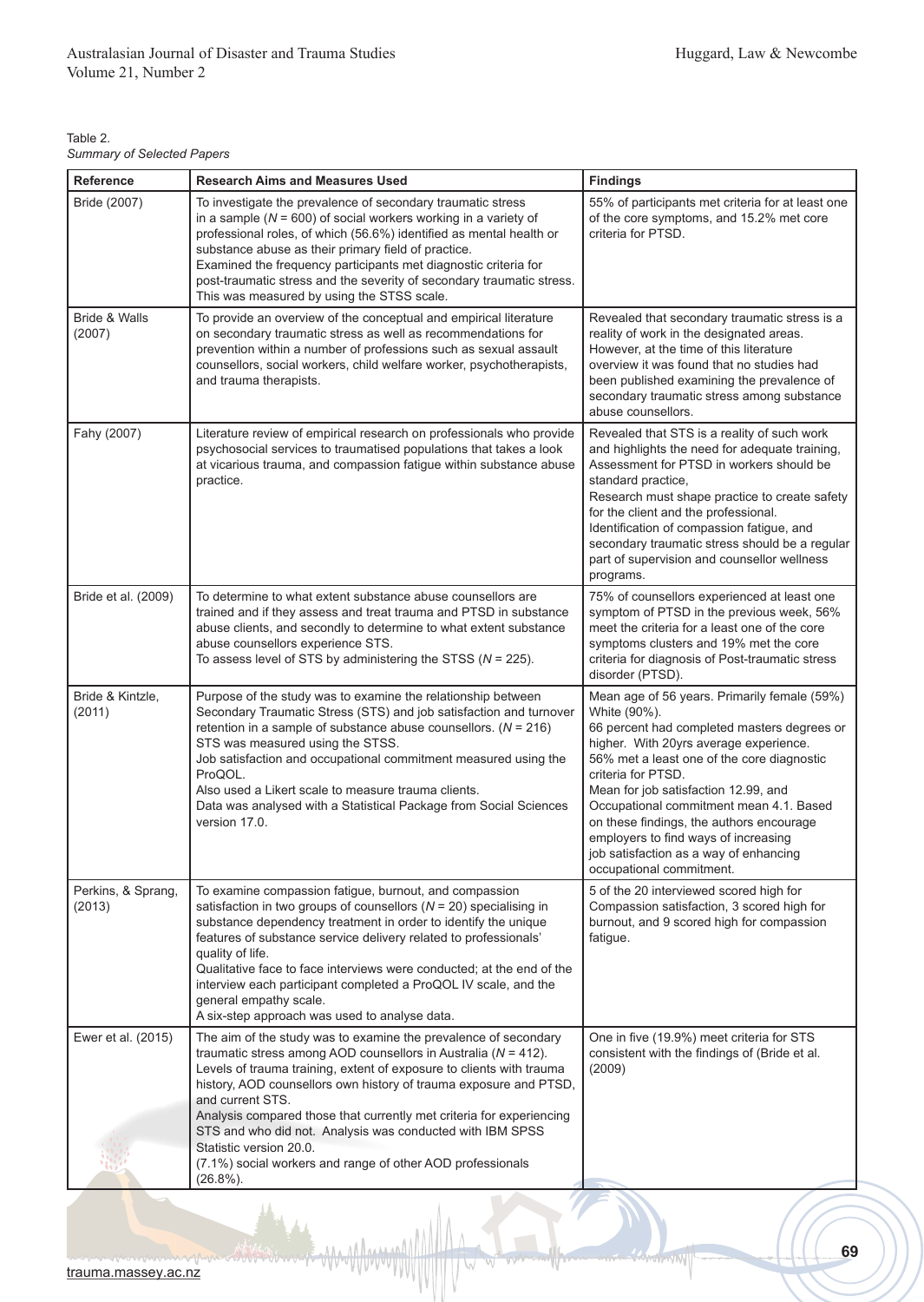| Table 3                          |  |
|----------------------------------|--|
| <b>Summary of Quality Scores</b> |  |

| Criterion                | 1                                         | 2                                      | 3(i)                     | 3(ii)              | 3(iii)  | 3(iv)                         | 3(v)                        | $\overline{4}$                                | 5                         | 6                                | Total<br>Score |
|--------------------------|-------------------------------------------|----------------------------------------|--------------------------|--------------------|---------|-------------------------------|-----------------------------|-----------------------------------------------|---------------------------|----------------------------------|----------------|
| Articles                 | Research<br>question<br>clearly<br>stated | Appropriate<br>study<br>design<br>used | Samples/<br>Participants | Sample<br>strategy | Methods | Data<br>Collection<br>methods | Context<br>of<br>collection | Construct<br>Description<br>and<br>definition | Researcher<br>reflexivity | Ethical<br>Concerns<br>mentioned |                |
| Bride (2007)             | Υ                                         | Υ                                      | Υ                        | Υ                  | Υ       | $\checkmark$                  | Y                           | Υ                                             | Υ                         | Υ                                | 1.00           |
| Bride et.al.<br>(2007)   | Υ                                         | N                                      | N                        | N                  | N       | N                             | N                           | Y                                             | $\mathsf{N}$              | Υ                                | 0.50           |
| Fahy (2007)              | Υ                                         | N                                      | N                        | N                  | N       | N                             | N                           | N                                             | Y                         | Υ                                | 0.50           |
| Bride et.al.<br>(2009)   | Υ                                         | Υ                                      | Υ                        | Υ                  | Υ       | Y                             | Y                           | Y                                             | $\mathsf{N}$              | Υ                                | 0.83           |
| Bride et.al.<br>(2011)   | Υ                                         | Υ                                      | Υ                        | Υ                  | Υ       | Υ                             | Y                           | Υ                                             | $\mathsf{N}$              | Υ                                | 0.83           |
| Perkins et.al.<br>(2013) | Υ                                         | Υ                                      | Υ                        | Y                  | Υ       | Υ                             | Y                           | N                                             | $\mathsf{N}$              | Y                                | 0.67           |
| Ewer et.al.<br>(2015)    | Υ                                         | Υ                                      | Υ                        | Y                  | Y       | Y                             | Y                           | N                                             | $\mathsf{N}$              | Y                                | 0.67           |

Notes:

For a description of each quality criterion, refer to Table 1.

Scoring: 'Y' = "Yes" criterion is evident. Yes equals 1 point, except for criterion 3, which is broken up into five sub-questions, with each subquestion = 0.2 points. 'N' = the criterion is not evident. Scores were then summed with a possible maximum of 6 and divided by 6 (the total number of criteria used within the table). The resulting score has a maximum of 1.

research findings are of concern. They all exceed levels found in the general population and suggest that clinician's exposure to the traumatic experiences of their client groups is having a negative impact on the clinicians' own health and well-being.

These limited results suggest a possible need for interventions to mitigate the impact of client trauma for clinicians working in the AOD sector. A prior literature review by Fahy (2007) highlighted the importance of assessing clinicians for the presence of PTSD and secondary traumatic stress in all workers. This review also proposed that research must inform practice with PTSD and substance abuse client presentations in a way that creates safety for both the client and the clinician, and that the identification of compassion fatigue, and secondary traumatic stress should be a regular part of supervision and counsellor wellness programs (Fahy, 2007). Furthermore, Ewer et al. (2015) emphasised the importance of substance abuse training in association with trauma training when training clinicians.

# **Limitations**

Few articles could be extracted from the database search, indicating that this is a new area of study that has yet to be given significant attention in the AOD research environment. Of those studies included in this review,

there were limited numbers of participants surveyed and a high percentage of Caucasian middle-aged females, with little representation of other ethnicities. The majority of the data was from the USA, and secondary traumatic stress and compassion fatigue were only two concepts examined. No studies explored vicarious trauma, which may have been systematically neglected or which may simply not form part of the common lexicon. Regardless, the current review results suggest a need for further research in the AOD clinician sector, specifically aimed at identifying clinicians' understanding of the three trauma-related concepts, and particularly their relevance to AOD work. Additionally, research is required that identifies effective approaches to preventing the development of trauma-related consequences as well as to fostering appropriate rehabilitative processes.

# **Conclusions**

The results from this systematic review highlight that research into the presence of secondary traumatic stress, compassion fatigue, and vicarious trauma has received little attention within the AOD field. The implication of this lack of attention is that, with vicarious traumatisation not being acknowledged as an important issue within the AOD clinician population, there is considerable opportunity to conduct research in a variety of areas. These research areas may include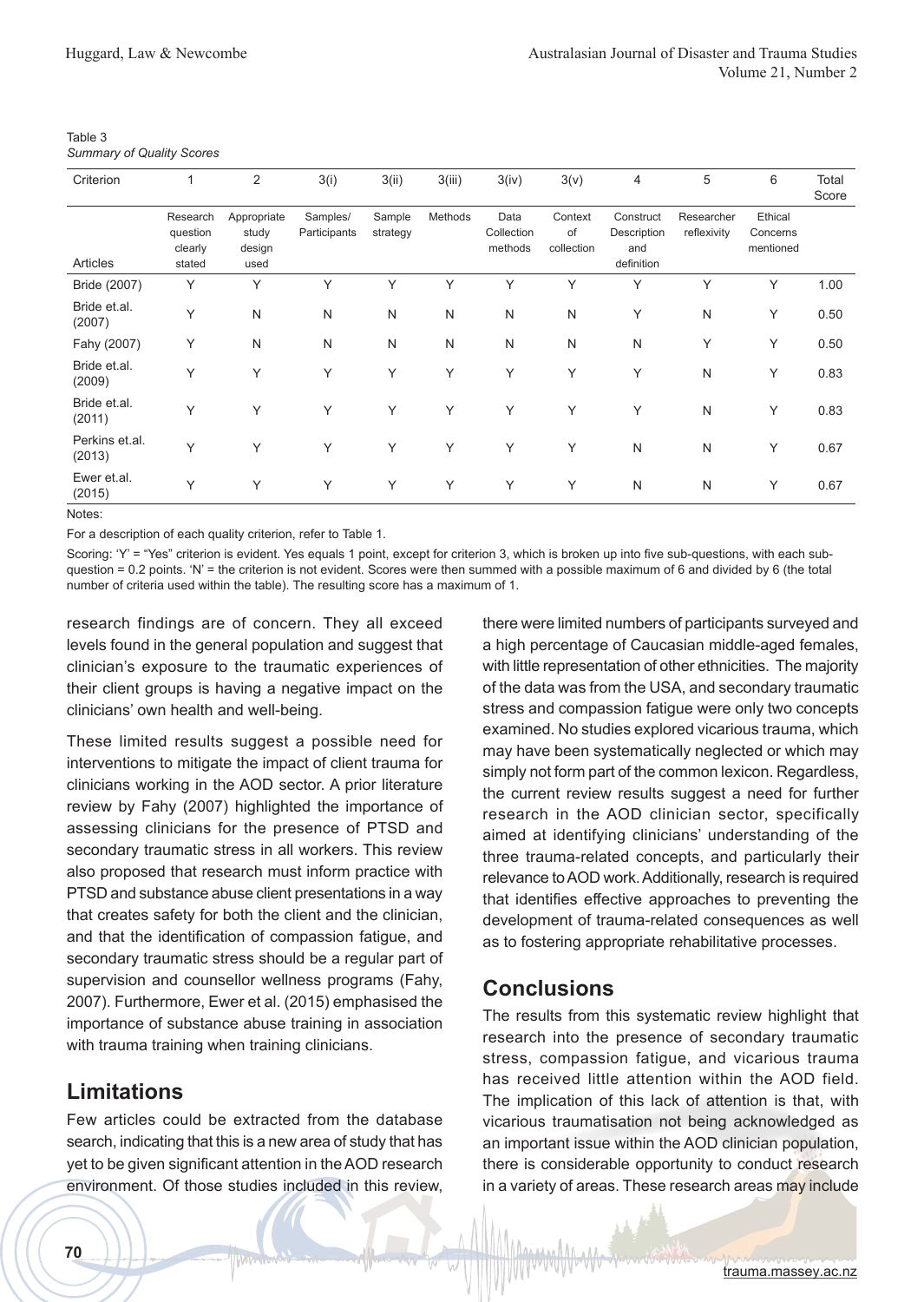gaining an understanding of the prevalence of vicarious traumatisation impacts in this group of clinicians, the state of psychoeducation for clinicians, and the extent of normalisation of relevant impacts. Additional research could explore differences in the impact of traumarelated experiences between clinicians from different professional groups (counsellors, psychologists, psychotherapists, etc.). Research into interventions for mitigating the impact of vicarious traumatization would be particularly useful.

Research is also required to identify stigmatisation of help-seeking. Although this was not addressed in the articles reviewed, it may be an issue in certain parts of the AOD sector. Any resulting lack of intervention may have a long term negative impact on the health and well-being of AOD professionals. The overall lack of relevant literature indicates that further research opportunities into this area exist, particularly into the effects of the three dynamics, and their impacts on the AOD work force. Research into mitigation remains the most pressing priority. As illustrated in several post-disaster contexts, mitigation measures may be particularly in demand from time to time. Given the overall prevalence of relevant and negative impacts, it seems that secondary traumatic stress, compassion fatigue, and vicarious trauma will require ongoing mitigation as part of standard approaches to support within the AOD practitioner community.

### **References**

- Alrutz, S., Buetow, S., Huggard, P., & Cameron, L. (2015). *What happens at work goes home.* Poster presented at the Australasian Trauma Society Conference, Gold Coast, Queensland, Australia.
- Arnold, D., Calhoun, R. G., Tedeschi, R., & Cann, A. (2005). Vicarious posttraumatic growth in psychotherapy. *Journal of Humanistic Psychology, 45*, 239-263. doi: 10.11771002216780527
- Bride, B. E. (2007). Prevalence of secondary traumatic stress among social workers. *Social Work, 52*, 63-70. doi: 10.1093/sw/52.1.63
- Bride, B. E., Hatcher, S. S., & Humble, M. N. (2009). Trauma training, trauma practices, and secondary traumatic stress among substance abuse counselors. *Traumatology, 15*, 96-105. doi: 10.1177/1534765609336362
- Bride, B. E., & Kintzle, S. (2011). Secondary traumatic stress, job satisfaction, and occupational commitment in substance abuse counselors. *Traumatology, 17*, 22. doi: 10.1177/1534765610395617
- Bride, B., & Walls, E. (2007). Secondary traumatic stress in substance abuse treatment. *Journal of Teaching in the Addictions, 5*, 5-20. doi: 10.1177/1534765610395617
- Bride, B. E., Robinson, M. M., Yegidis, B., & Figley, C. R. (2004). Development and validation of the secondary

traumatic stress scale. *Research on Social Work Practice, 14*, 27-35. doi: 10.1177/1049731503254106

- Ewer, P. L., Teesson, M., Sannibale, C., Roche, A., & Mills, K. L. (2015). The prevalence and correlates of secondary traumatic stress among alcohol and other drug workers in Australia. *Drug and Alcohol Review, 34*, 252-258. doi: 10.1111/dar.12204
- Fahy, A. (2007). The unbearable fatigue of compassion: Notes from a substance abuse counselor who dreams of working at Starbuck's. *Clinical Social Work Journal, 35*, 199-205. doi: 10.1007/s10615-007-0094-4
- Figley, C. R. (1995). Compassion fatigue as secondary stress disorder: An overview. In C. R. Figley (Ed.), *Coping with secondary traumatic stress disorder in those who treat the traumatized* (pp.1-20). New York: Brunner/Mazel.
- Figley, C. R. (1999). Compassion Fatigue: toward a new understanding of the cost of caring. In B. H. Stamm (Ed.), *Secondary traumatic stress: Self-care issues for clinicians, researchers, & educators* (2nd ed.) (pp. 3-28). Lutherville, MD: Sidran.
- Figley, C. R. (2002). Compassion fatigue: Psychotherapists' chronic lack of self-care. *Journal of Clinical Psychology, 58*, 1433-1441. doi: 10.1002/jclp.10090
- Hermandez, P., Gangsei, D., & Engstrom, D. (2007). Vicarious resilience: a new concept in work with those who survive trauma. *Family Process, 46*, 229-241. doi: 10.1111/j.1545- 5300.2007.00206.x
- Huggard. P. K., Stamm, B. H., & Pearlman, L. A. (2013). Physician stress: Compassion satisfaction, compassion fatigue and vicarious traumatization. In C. R. Figley, P. K. Huggard & C. Rees (Eds.), *First do no self-harm* (pp.127- 145). New York: Oxford University Press.
- Huggard, P.K. & Huggard, E.J. (2008). When the caring gets tough: Compassion fatigue and veterinary care. *VetScript, 21,* 14-16. www.sciquest.org.nz/elibrary/edition/4443
- Ismayilov, E. (2013). *Stress, burnout and stressors in volunteers working with refugees: A longitudinal study of compassion satisfaction and compassion fatigue. A dissertation submitted in partial fulfilment of the requirements for the Master of Public Health at Auckland University.* Auckland, New Zealand: The University of Auckland.
- Jenkins, S. R., & Baird, S. (2002). Secondary traumatic stress and vicarious trauma: A validational study. *Journal of Traumatic Stress, 15*, 423-432. doi: 10.1023/a:1020193526843
- Ioannidis, J. P. A., Patsopoulos, N. A., & Rothstein, H. R. (2008). Reasons or excuses for avoiding meta-analysis in forest plots. *British Medical Journal, 336*, 1413-15. doi: 10.1136/bmj.a117
- Keyes, K. M., Hatzenbuehler, M. L., & Hasin, D. S. (2011). Stressful life experiences, alcohol consumption, and alcohol use disorders: the epidemiologic evidence for four main types of stressors. *Psychopharmacology, 218*, 1-17. doi: 10.1007/s00213-011-2236-1
- McCann, I. L., & Pearlman, L. A. (1990). Vicarious traumatization: A framework for understanding the psychological effects of working with victims. *Journal of Traumatic Stress, 3*, 131-149. doi: 10.1007/bf00975140
- Moher, D., Cook, D. J., Eastwood, S., Olkin, I., Rennie, D., Stroup, D. F., & QUOROM Group (1999). Improving the quality of reports of meta-analyses of randomised controlled trials: The QUOROM statement. *The*